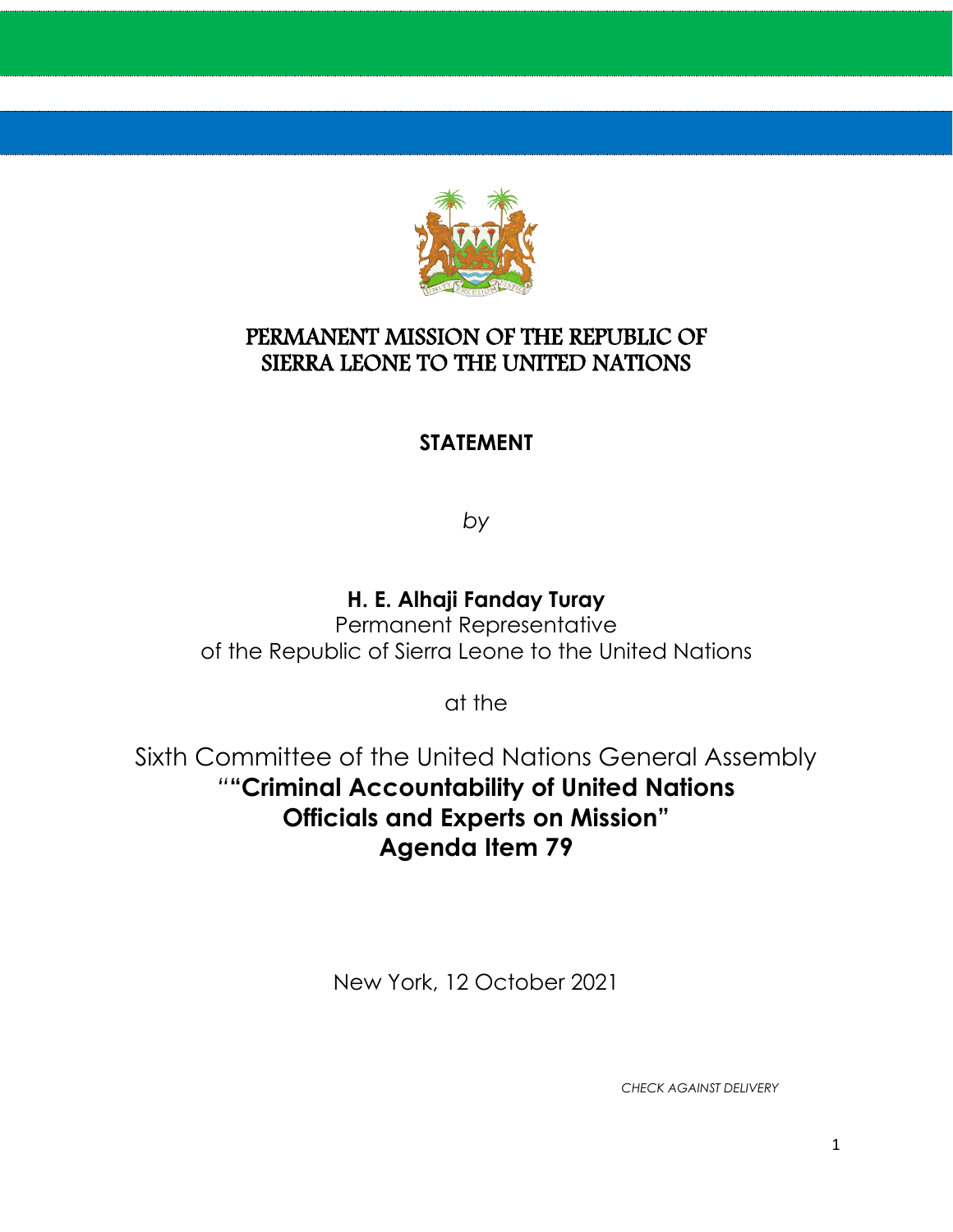### **Madam Chair, Excellencies, Distinguished Delegates,**

- 1. The delegation of Sierra Leone respectively associates this statement with the statements delivered by the Distinguished Representatives of the **Kingdom of Morocco** on behalf of the African Group, and the **Islamic Republic of Iran** on behalf of the Non-Aligned Movement, and we offer this further elaboration in our national capacity.
- 2. My delegation takes note with appreciation of the reports of the Secretary-General **A/76/205** and **A/76/208**. The report A/76/205 has been prepared pursuant to paragraph 30 of General Assembly resolution 75/132, and contains vital information on the policies and procedures of the UN Secretariat, funds and programmes and other entities regarding credible allegations that reveal that a crime may have been committed by UN officials or experts on mission, the relevant policies and procedures, and a reiterated recommendation for the policies and procedures to be coherent, systematic and coordinated throughout the UN system. The second report A/76/208 prepared pursuant to paragraphs 31 and 32 of same Assembly resolution provides update on implementation of the said resolution, as well as practical problems in its implementation based on information submitted by Governments and the Secretariat.
- 3. Sierra Leone notes with appreciation the issuance of a "*bulletin on addressing discrimination, harassment, including sexual harassment, and abuse of authority*" by the Secretary-General to supplement the relevant rules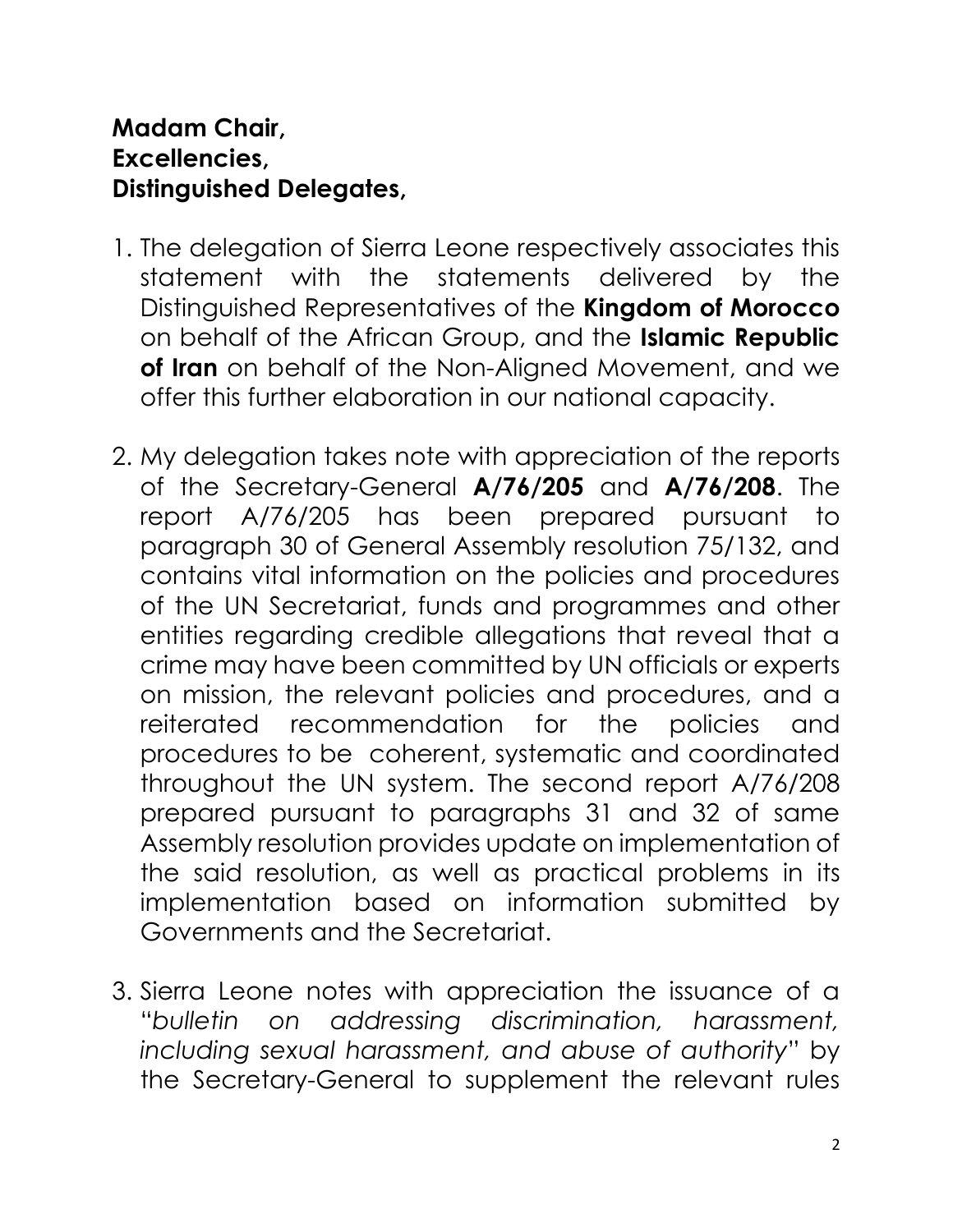and procedures at the level of the UN Secretariat. It is therefore welcoming to note that consequently, "*a number of Secretariat units and other entities reported that they had appointed a Conduct and Discipline Focal Point, in accordance with [the Secretary-General's] bulletin, to provide advice and support on matters relating to conduct and discipline, including those under the bulletin*".

# **Madam Chair,**

- 4. Although Sierra Leone did not make any submission as per resolution 75/132, we use this opportunity to acknowledge that the great majority of UN officials and experts on mission perform their duties with admiration, courage, and integrity; often in challenging circumstances, upholding the high standards expected of UN personnel. We, however, also note the existence of criminal behaviour, for which, accountability is critical for global confidence in the UN. Without doubt, UN officials and experts on mission should be held accountable for the crimes they commit, and this requires action on credible allegations that reveal that a crime may have been committed by UN officials or experts on mission by States with jurisdiction on the one hand, and on the other hand by action through the UN system, including its agencies, funds, and programmes.
- 5. Sierra Leone being a Troop and Police Contributing Country to UN peacekeeping operations, continues to build its legal and policy frameworks to strengthen criminal accountability, and to promote and cultivate an environment that limits or prevent criminal behaviour. For instance, sexual and gender-based violence (SGBV) and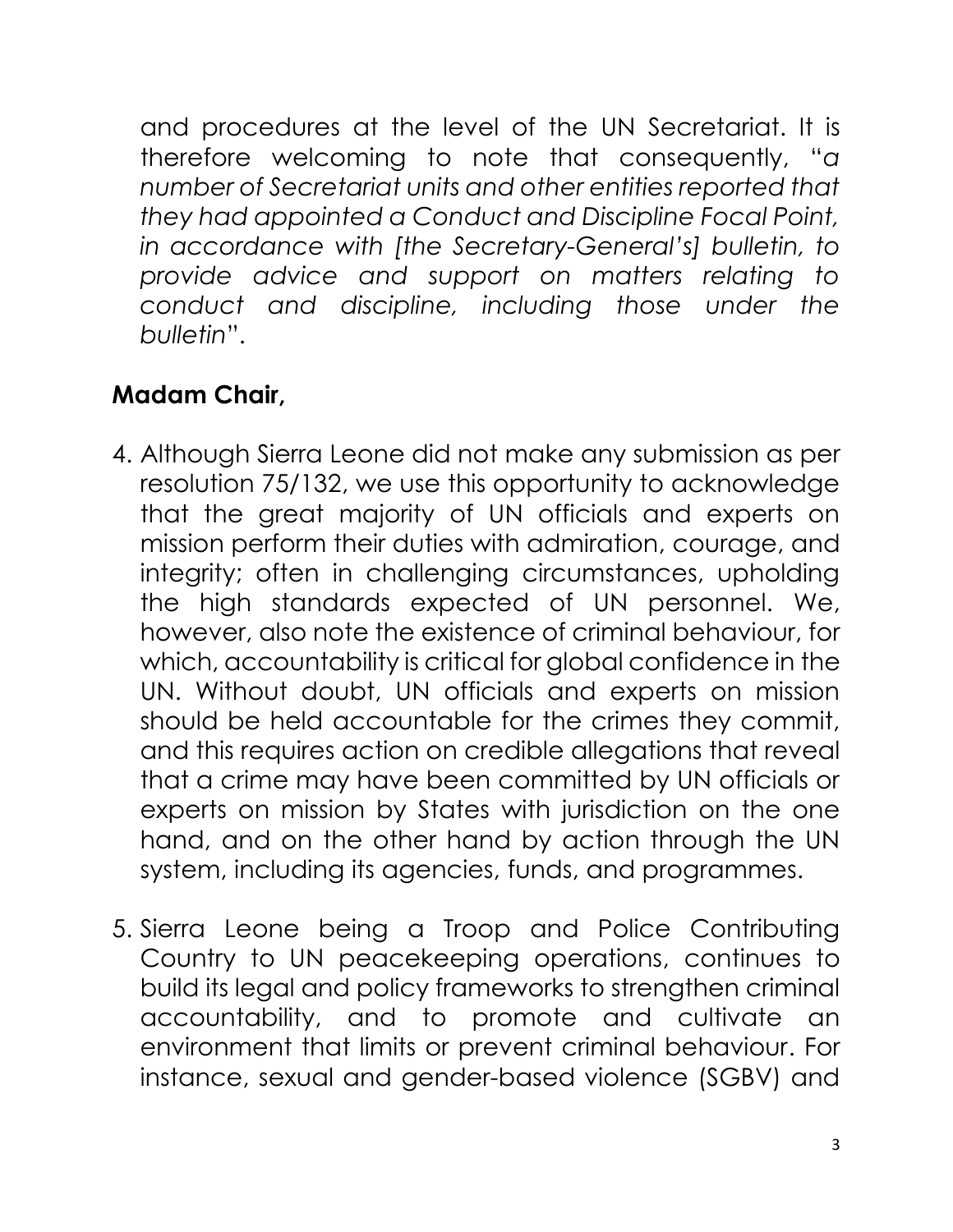any act of sexual exploitation or abuse (SEA) by members of the Republic of Sierra Leone Armed Forces (RSLAF) constitutes an act of serious misconduct and thereby prohibited by both military law and the general law. In addition, the RSLAF do have a policy of zero tolerance on SGBV, including SEA and is being fully implemented. This has been further supplemented by our first Gender Equality and Women's Empowerment Policy launched in December 2020. The framework will be further strengthened by the enactment of the new Gender Act when the current Bill that is going through a national consultation phase is passed into law.

## **Madam Chair**,

6. All peacekeeping personnel or experts on missions are obligated to act with the highest standards of integrity and conduct both in the performance of their official duties and in their private lives, and must be sensitive to local customs, traditions and cultures, and demonstrate respect for the local population, particularly women and children in their areas of operation. Upholding these high standards requires the necessary capacity and sensitivity training of personnel, which have formed a key component of the training regimen of Sierra Leonean peacekeepers. Training manuals on SGBV have been developed, and training programs rolled out accordingly. These trainings provide not only foundational knowledge and skills, but also support gender mainstreaming, in preventing SGBV, exploitation and abuse even in peace support and peacekeeping operations. All of these have manifested into exemplary conduct and discipline of our military and